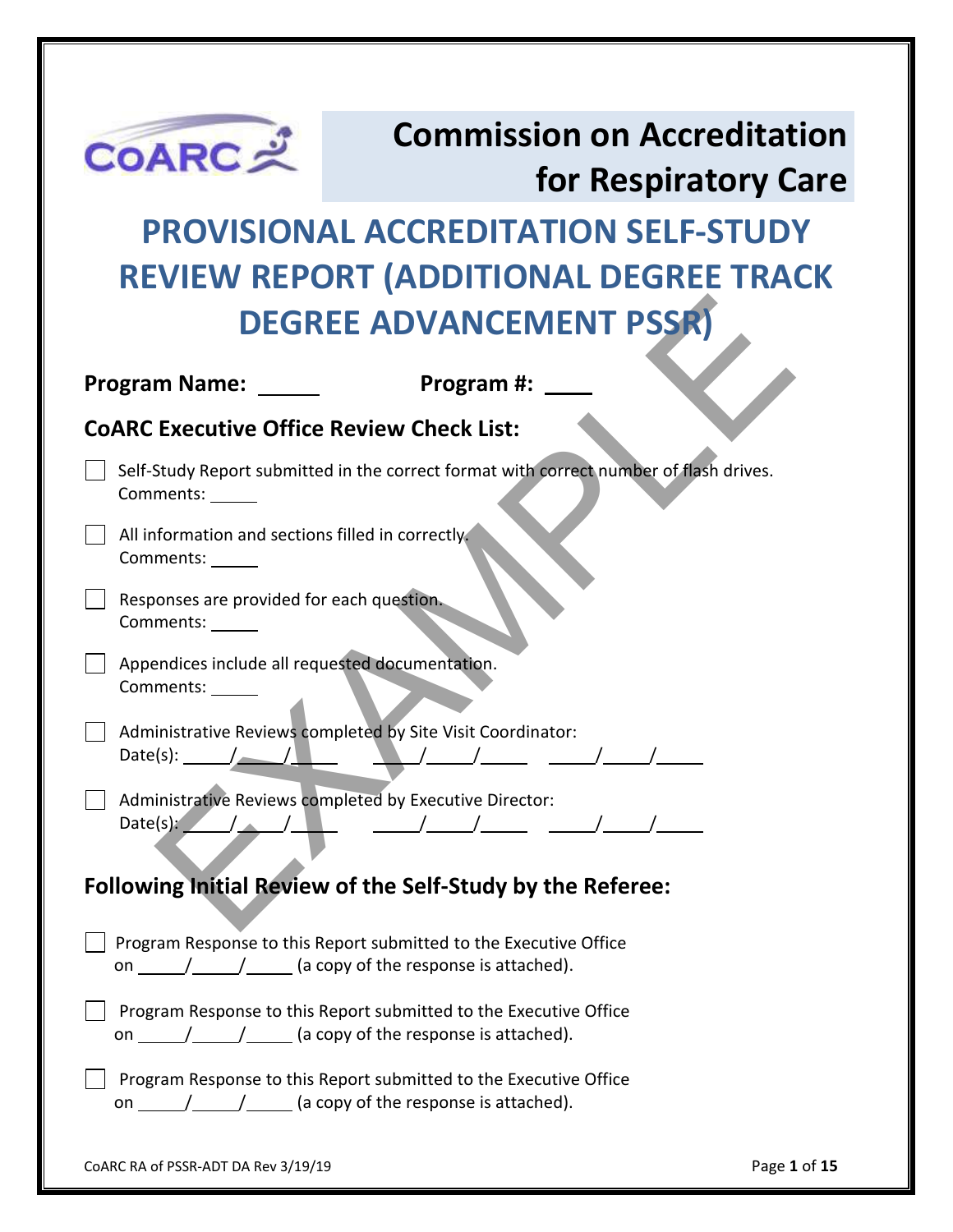

#### *Form A to be completed by CoARC Executive Office Staff:*



#### **Instructions to the Program Referee**

The review of this program is based on the 2015 *Accreditation Standards for Degree Advancement Programs in Respiratory Care ("Standards").* Please assess the report and accompanying documentation with respect to the degree to which they appear to meet the *Standards.* 

**Form B:** Make sure each Standard is checked with either "Appears Met" or "Appears Not Met." For each Standard "Appears Not Met" be sure to include an appropriate rationale. If compliance cannot be determined at this time, check the appropriate box. Some boxes are pre-checked because some evidence is only available on-site. The Site Visit Team will follow-up.

Form C: Include general comments. Do not include any citations.

**Form X:** Provide specific instructions to on-site evaluators as appropriate. Include negative findings from Faculty Evaluation SSR Questionnaires.

**Form D:** Ensure each citation includes a rationale (from Form B) and list the evidence required to achieve compliance with each Standard.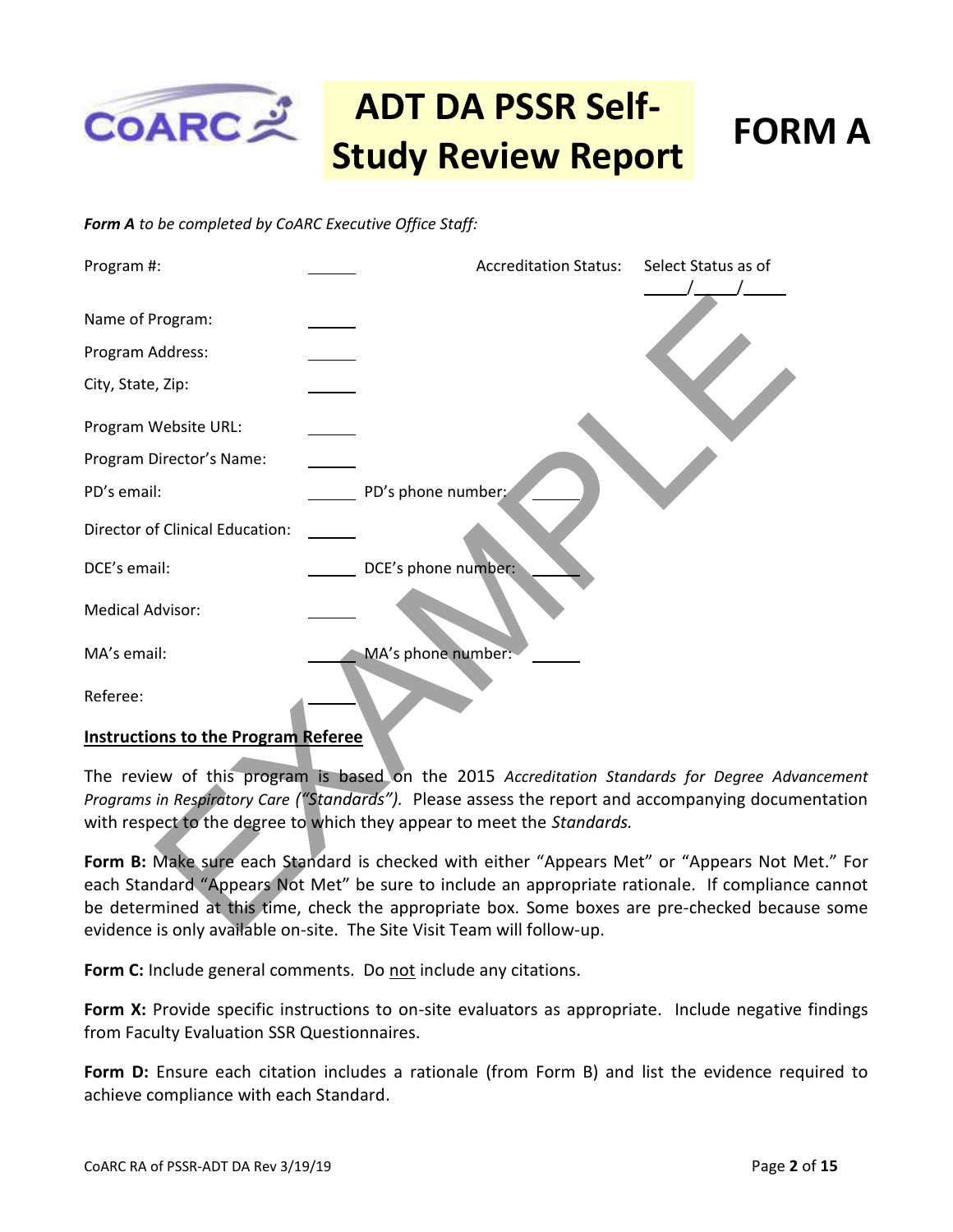

|                                                                                                | Program #:<br>Program Name:<br>Instructions: Check the appropriate box indicating the team's judgment of the compliance with each of the Standards based on the review of the evidence<br>obtained from the on-site review. After the report is submitted to CoARC, the program Referee may add, delete, or modify the content of the report prior to<br>sending the report to the program. The program is then allowed the opportunity to respond in writing before final action is taken by the CoARC Board.<br>Note: Evidence for compliance with highlighted Standards must be made available to on-site review team. |                                                 |                                                                                                                                                                                                                                |                                                                    |  |  |
|------------------------------------------------------------------------------------------------|---------------------------------------------------------------------------------------------------------------------------------------------------------------------------------------------------------------------------------------------------------------------------------------------------------------------------------------------------------------------------------------------------------------------------------------------------------------------------------------------------------------------------------------------------------------------------------------------------------------------------|-------------------------------------------------|--------------------------------------------------------------------------------------------------------------------------------------------------------------------------------------------------------------------------------|--------------------------------------------------------------------|--|--|
| <b>Standard</b>                                                                                | <b>Standard Description</b>                                                                                                                                                                                                                                                                                                                                                                                                                                                                                                                                                                                               | <b>Standard</b><br><b>Appears</b><br><b>Met</b> | <b>Standard Appears Not Met, including Rationale</b><br>(i.e., describe the findings that support the judgment that the<br><b>Standard appears Not Met.</b><br>Be specific about which elements of a Standard appear Not Met.) | Compliance<br>determined<br>at time of<br>self-study<br>submission |  |  |
| $\mathbf{1}$                                                                                   | PROGRAM ADMINISTRATION AND<br><b>SPONSORSHIP</b>                                                                                                                                                                                                                                                                                                                                                                                                                                                                                                                                                                          |                                                 |                                                                                                                                                                                                                                |                                                                    |  |  |
|                                                                                                | <b>Institutional Accreditation</b>                                                                                                                                                                                                                                                                                                                                                                                                                                                                                                                                                                                        |                                                 |                                                                                                                                                                                                                                |                                                                    |  |  |
| Sponsor is accredited and authorized to award a<br>DA1.1<br>minimum of a Baccalaureate degree. |                                                                                                                                                                                                                                                                                                                                                                                                                                                                                                                                                                                                                           |                                                 | Evidence of Compliance Previously Evaluated with Submission of LOI Application                                                                                                                                                 |                                                                    |  |  |
|                                                                                                | <b>Consortium</b>                                                                                                                                                                                                                                                                                                                                                                                                                                                                                                                                                                                                         |                                                 |                                                                                                                                                                                                                                |                                                                    |  |  |
| DA1.2                                                                                          | check if EOC<br>Responsibilities of<br>$\vert$ check if<br>consortium<br>is the same as<br>not<br>formally<br>the base<br>applicable<br>documented.<br>program                                                                                                                                                                                                                                                                                                                                                                                                                                                            |                                                 | Rationale:                                                                                                                                                                                                                     |                                                                    |  |  |
|                                                                                                | <b>Sponsor Responsibilities</b>                                                                                                                                                                                                                                                                                                                                                                                                                                                                                                                                                                                           |                                                 |                                                                                                                                                                                                                                |                                                                    |  |  |
| DA1.3                                                                                          | check if EOC is the<br>Required gen ed/transfer<br>same as the base<br>credit/didact/lab/clinical.<br>program                                                                                                                                                                                                                                                                                                                                                                                                                                                                                                             |                                                 | Rationale:                                                                                                                                                                                                                     |                                                                    |  |  |
| DA1.4                                                                                          | check if EOC is the<br>Curric planning/course<br>same as the base<br>selection/faculty growth.<br>program                                                                                                                                                                                                                                                                                                                                                                                                                                                                                                                 |                                                 | Rationale:                                                                                                                                                                                                                     |                                                                    |  |  |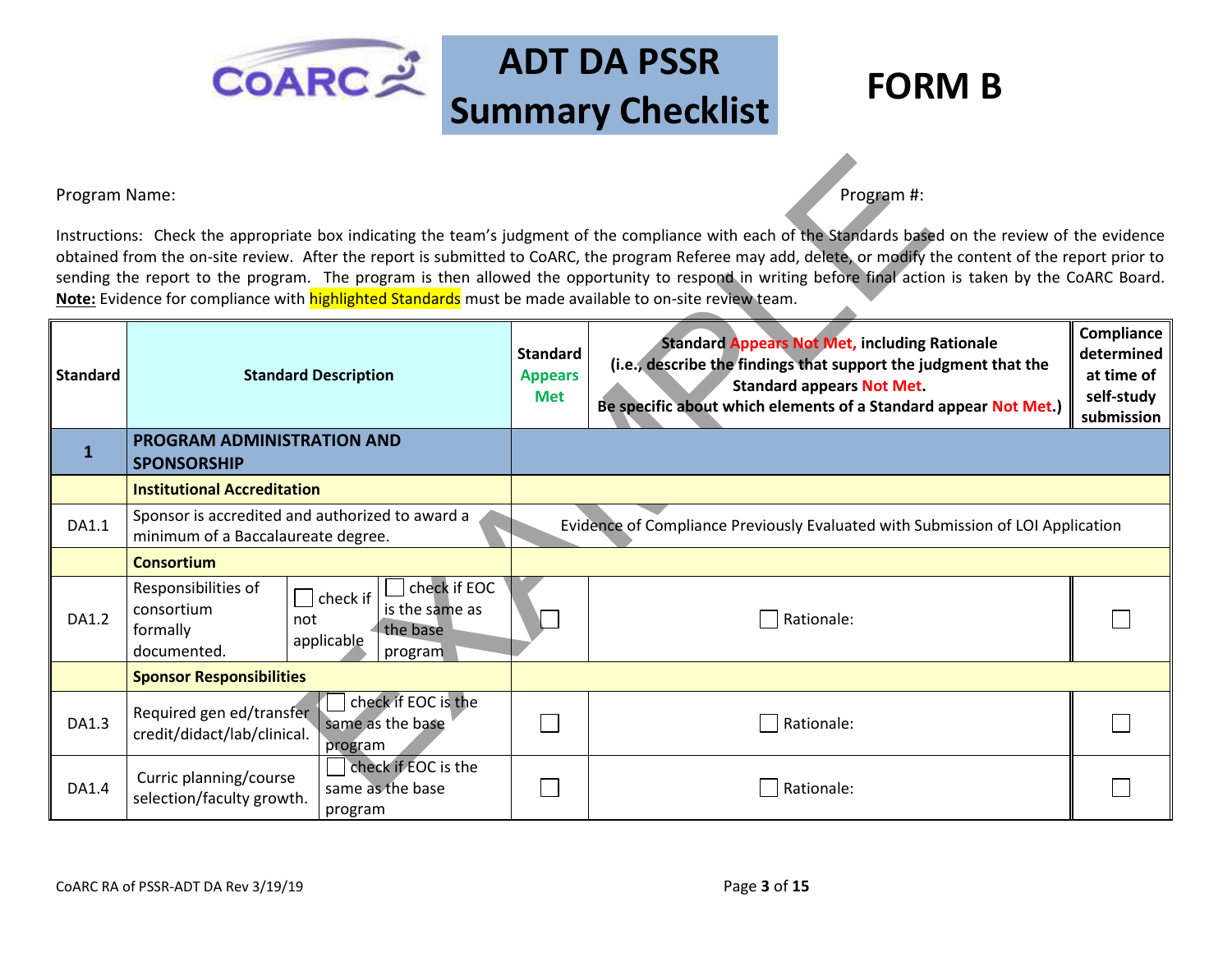| <b>Standard</b> |                                                                                                     | <b>Standard Description</b>                        | <b>Standard</b><br><b>Appears</b><br><b>Met</b> | <b>Standard Appears Not Met, including Rationale</b><br>(i.e., describe the findings that support the judgment that the<br><b>Standard appears Not Met.</b><br>Be specific about which elements of a Standard appear Not Met.) | Compliance<br>determined<br>at time of<br>self-study<br>submission |
|-----------------|-----------------------------------------------------------------------------------------------------|----------------------------------------------------|-------------------------------------------------|--------------------------------------------------------------------------------------------------------------------------------------------------------------------------------------------------------------------------------|--------------------------------------------------------------------|
| <b>DA1.5</b>    | Academic policies apply<br>to all students and<br>faculty regardless of<br>location of instruction. | check if EOC is the<br>same as the base<br>program |                                                 | $\Box$ Rationale:                                                                                                                                                                                                              |                                                                    |
|                 | <b>Substantive Changes</b>                                                                          |                                                    |                                                 |                                                                                                                                                                                                                                |                                                                    |
| DA1.6           | Substantive Changes reported according to CoARC<br>Policy 9.0.                                      |                                                    |                                                 |                                                                                                                                                                                                                                |                                                                    |
|                 |                                                                                                     |                                                    |                                                 |                                                                                                                                                                                                                                |                                                                    |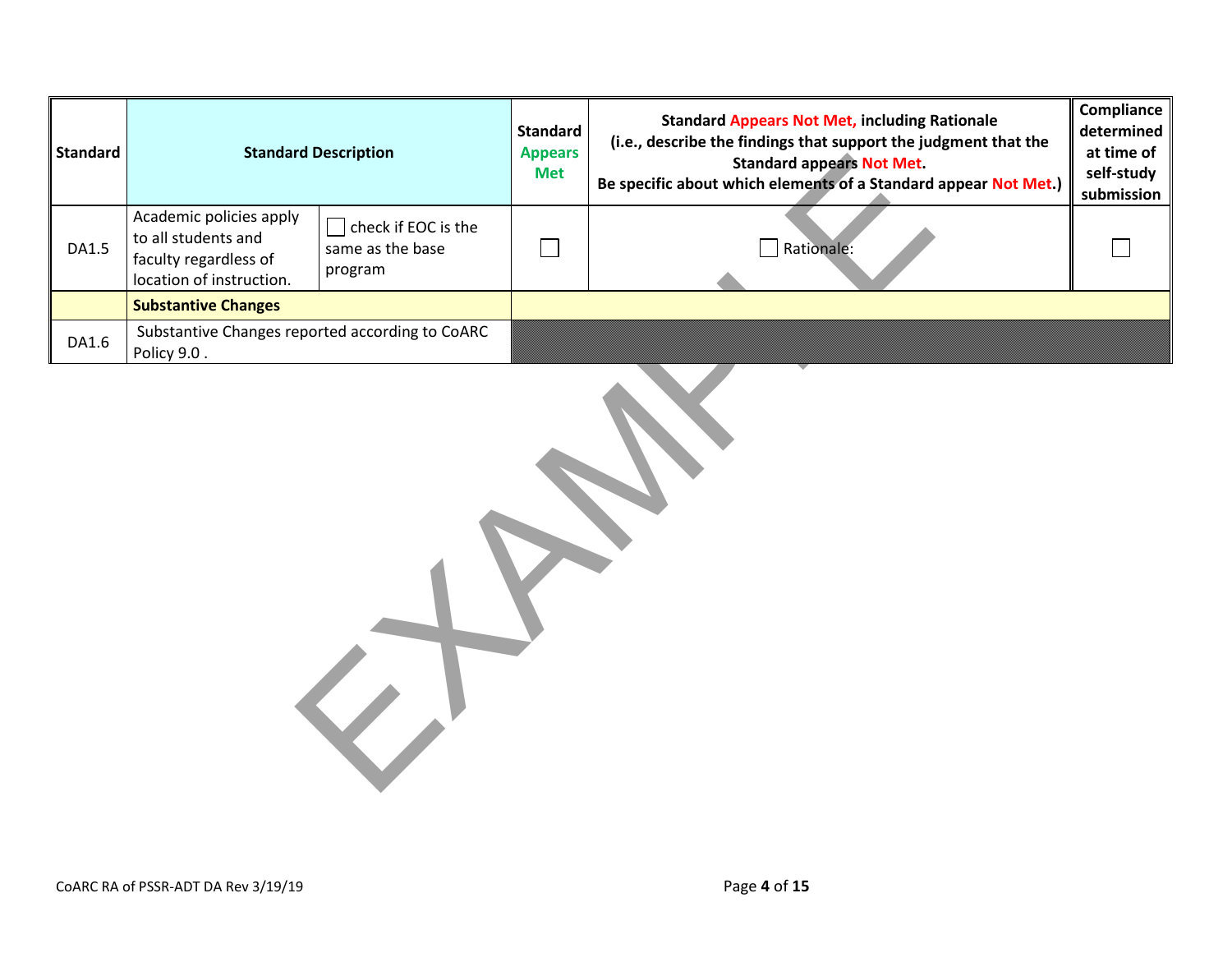| <b>Standard</b> |                                                                                                   | <b>Standard Description</b>                                   | <b>Standard</b><br><b>Appears</b><br><b>Met</b> | <b>Standard Appears Not Met, including Rationale</b><br>(i.e., describe the findings that support the judgment that the<br><b>Standard appears Not Met.</b><br>Be specific about which elements of a Standard appear Not Met.) | Compliance<br>determined<br>at time of<br>self-study<br>submission |
|-----------------|---------------------------------------------------------------------------------------------------|---------------------------------------------------------------|-------------------------------------------------|--------------------------------------------------------------------------------------------------------------------------------------------------------------------------------------------------------------------------------|--------------------------------------------------------------------|
| $\overline{2}$  |                                                                                                   | <b>INSTITUTIONAL AND PERSONNEL RESOURCES</b>                  |                                                 |                                                                                                                                                                                                                                |                                                                    |
|                 | <b>Institutional Resources</b>                                                                    |                                                               |                                                 |                                                                                                                                                                                                                                |                                                                    |
| DA2.1           | Sponsor ensures that resources are sufficient to<br>achieve program goals regardless of location. |                                                               |                                                 | Rationale:                                                                                                                                                                                                                     |                                                                    |
|                 | <b>Key Program Personnel</b>                                                                      |                                                               |                                                 |                                                                                                                                                                                                                                |                                                                    |
| DA2.2           | Sponsor appoints FT PD<br>(DCE and MA if<br>clinicals).                                           | check if key personnel<br>are the same as the base<br>program |                                                 | Rationale:                                                                                                                                                                                                                     |                                                                    |
|                 | <b>Program Director</b>                                                                           |                                                               |                                                 |                                                                                                                                                                                                                                |                                                                    |
| DA2.3           | Responsibilities.                                                                                 | check if PD is the same<br>as the base program                |                                                 | Rationale:                                                                                                                                                                                                                     |                                                                    |
| DA2.4           | Minimum degree qualifications.                                                                    |                                                               |                                                 | Rationale:                                                                                                                                                                                                                     |                                                                    |
| DA2.5           | Minimum/valid credentials and experience.                                                         |                                                               |                                                 | Rationale:                                                                                                                                                                                                                     |                                                                    |
| DA2.6           |                                                                                                   | Regular/consistent contact w/faculty and students.            |                                                 | Rationale:                                                                                                                                                                                                                     |                                                                    |
|                 | <b>Instructional Faculty</b>                                                                      |                                                               |                                                 |                                                                                                                                                                                                                                |                                                                    |
| DA 2.7          | Sufficient faculty; designated supervisor at each<br>site.                                        |                                                               |                                                 | Rationale:                                                                                                                                                                                                                     |                                                                    |
|                 | <b>Administrative Support Staff</b>                                                               |                                                               |                                                 |                                                                                                                                                                                                                                |                                                                    |
| DA 2.8          | Sufficient administrative and clerical support.                                                   |                                                               |                                                 | Rationale:                                                                                                                                                                                                                     |                                                                    |
|                 | <b>Assessment of Program Resources</b>                                                            |                                                               |                                                 |                                                                                                                                                                                                                                |                                                                    |
| DA2.9           | Documented/assessed annually by using RAM.                                                        |                                                               |                                                 | Rationale:                                                                                                                                                                                                                     |                                                                    |
|                 |                                                                                                   |                                                               |                                                 |                                                                                                                                                                                                                                |                                                                    |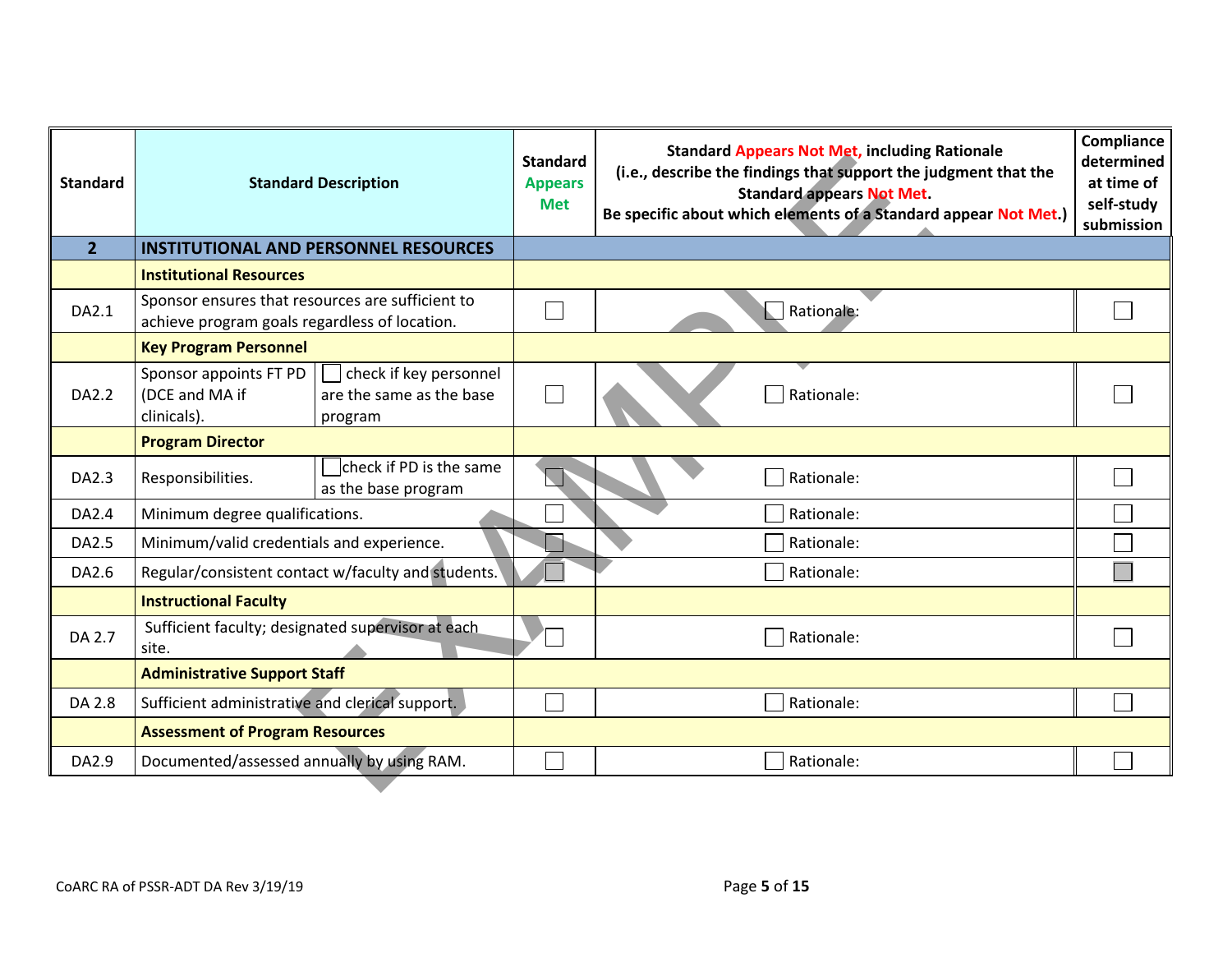| <b>Standard</b> | <b>Standard Description</b>                                                                                             |                                                   | <b>Standard</b><br><b>Appears</b><br><b>Met</b> | <b>Standard Appears Not Met, including Rationale</b><br>(i.e., describe the findings that support the judgment that the<br><b>Standard appears Not Met.</b><br>Be specific about which elements of a Standard appear Not Met.) | Compliance<br>determined<br>at time of<br>self-study<br>submission |
|-----------------|-------------------------------------------------------------------------------------------------------------------------|---------------------------------------------------|-------------------------------------------------|--------------------------------------------------------------------------------------------------------------------------------------------------------------------------------------------------------------------------------|--------------------------------------------------------------------|
| 3               | PROGRAM GOALS, OUTCOMES, AND<br><b>ASSESSMENT</b>                                                                       |                                                   |                                                 |                                                                                                                                                                                                                                |                                                                    |
|                 | <b>Statement of Program Goals</b>                                                                                       |                                                   |                                                 |                                                                                                                                                                                                                                |                                                                    |
| DA3.1           | Statements define minimum expectations.                                                                                 |                                                   |                                                 | Rationale:                                                                                                                                                                                                                     |                                                                    |
| DA3.2           | Review/analysis of goals and outcomes.                                                                                  |                                                   |                                                 | Rationale:                                                                                                                                                                                                                     |                                                                    |
| DA3.3           | Advisory committee<br>composition & responsibilities.                                                                   | check if AC is<br>the same as the<br>base program |                                                 | Rationale:                                                                                                                                                                                                                     |                                                                    |
|                 | <b>Student Evaluation</b>                                                                                               |                                                   |                                                 |                                                                                                                                                                                                                                |                                                                    |
| DA3.4           | Define and distribute ESLOs/competencies.                                                                               |                                                   |                                                 | Rationale:                                                                                                                                                                                                                     |                                                                    |
| <b>DA3.5</b>    | Formulate assess process/rubrics/annual review.                                                                         |                                                   |                                                 | Rationale:                                                                                                                                                                                                                     |                                                                    |
| <b>DA3.6</b>    | Outcomes must be assessed annually, using CoARC<br><b>Graduate Surveys.</b>                                             |                                                   |                                                 | Rationale:                                                                                                                                                                                                                     |                                                                    |
| DA3.7           | Academic integrity process for distance education to<br>include: plagiarism, safeguards, and grading rubrics.           |                                                   | $\sqcup$                                        | Rationale:                                                                                                                                                                                                                     |                                                                    |
|                 | <b>Assessment of Program Outcomes</b>                                                                                   |                                                   |                                                 |                                                                                                                                                                                                                                |                                                                    |
| DA3.8           | The program must, at a minimum, meet the<br>outcome thresholds established by CoARC as<br>related to programmatic ESLOs |                                                   |                                                 | Rationale:                                                                                                                                                                                                                     |                                                                    |
|                 | <b>Reporting of Program Resources</b>                                                                                   |                                                   |                                                 |                                                                                                                                                                                                                                |                                                                    |
| DA3.9           | CoARC Annual RCS reporting tool submitted.                                                                              |                                                   |                                                 | Rationale:                                                                                                                                                                                                                     |                                                                    |
| DA3.10          | Action plan developed for sub-threshold outcomes.                                                                       |                                                   |                                                 | Rationale:                                                                                                                                                                                                                     |                                                                    |
|                 |                                                                                                                         |                                                   |                                                 |                                                                                                                                                                                                                                |                                                                    |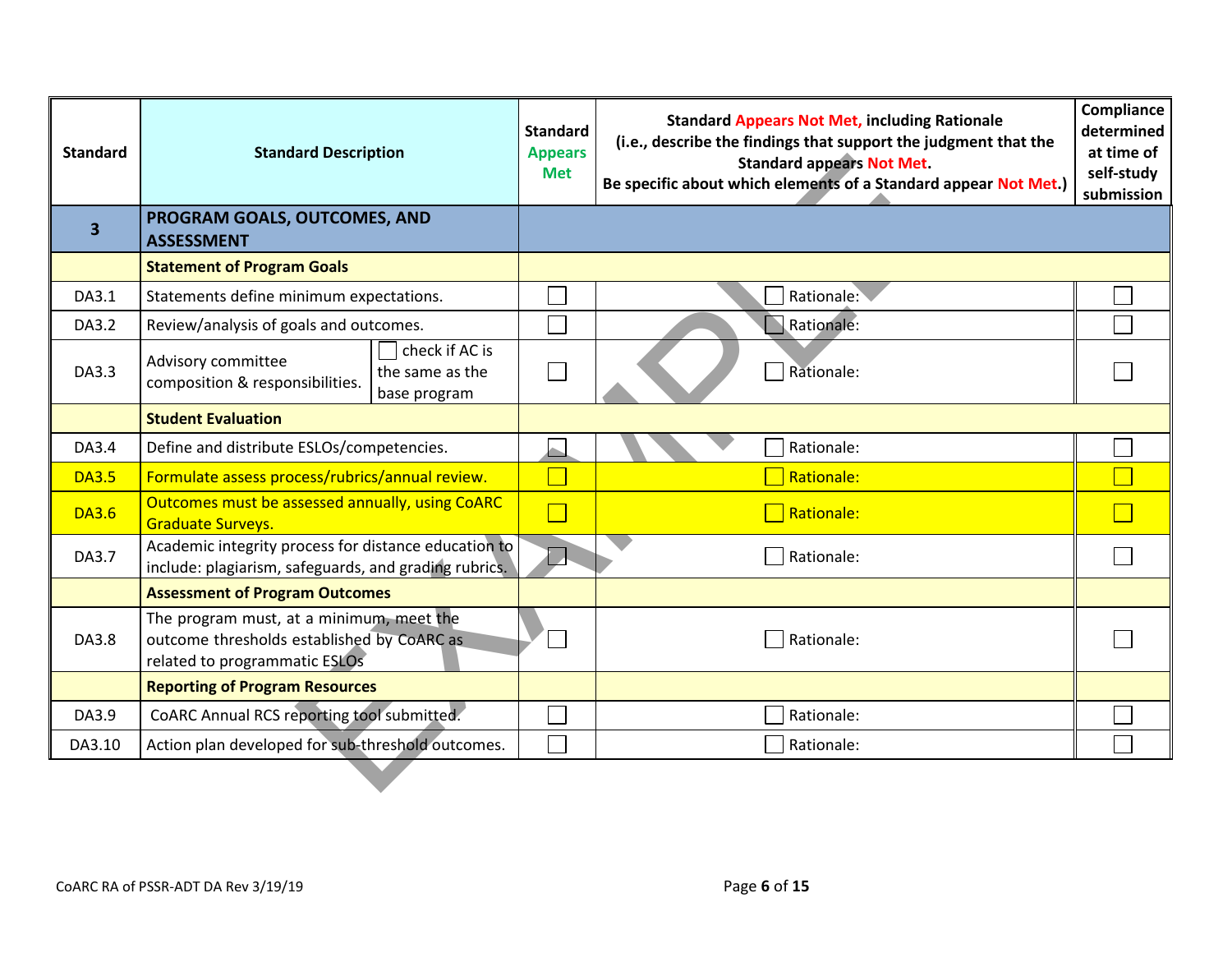| <b>Standard</b> | <b>Standard Description</b>                                                                                     |                            | <b>Standard</b><br><b>Appears</b><br><b>Met</b> | <b>Standard Appears Not Met, including Rationale</b><br>(i.e., describe the findings that support the judgment that the<br><b>Standard appears Not Met.</b><br>Be specific about which elements of a Standard appear Not Met.) | Compliance<br>determined<br>at time of<br>self-study<br>submission |
|-----------------|-----------------------------------------------------------------------------------------------------------------|----------------------------|-------------------------------------------------|--------------------------------------------------------------------------------------------------------------------------------------------------------------------------------------------------------------------------------|--------------------------------------------------------------------|
| $\overline{4}$  | <b>CURRICULUM</b>                                                                                               |                            |                                                 |                                                                                                                                                                                                                                |                                                                    |
|                 | <b>Course Content</b>                                                                                           |                            |                                                 |                                                                                                                                                                                                                                |                                                                    |
| <b>DA4.1</b>    | Integrated to attain expected competencies/goals.                                                               |                            |                                                 | Rationale:                                                                                                                                                                                                                     |                                                                    |
| <b>DA4.2</b>    | Periodically reviewed/revised to ensure<br>consistency with goals and competencies.                             |                            |                                                 | Rationale:                                                                                                                                                                                                                     |                                                                    |
|                 | <b>Competencies</b>                                                                                             |                            |                                                 |                                                                                                                                                                                                                                |                                                                    |
| <b>DA4.3</b>    | <b>Practice-Specific Knowledge and Skills</b>                                                                   |                            |                                                 | Rationale:                                                                                                                                                                                                                     |                                                                    |
| <b>DA4.4</b>    | <b>Clinical Knowledge</b>                                                                                       | check if not<br>applicable |                                                 | Rationale:                                                                                                                                                                                                                     |                                                                    |
| <b>DA4.5</b>    | <b>Professional Attributes</b>                                                                                  |                            |                                                 | Rationale:                                                                                                                                                                                                                     |                                                                    |
| <b>DA4.6</b>    | Interpersonal and Inter-professional<br>Communication                                                           |                            |                                                 | $\overline{\phantom{a}}$ Rationale:                                                                                                                                                                                            |                                                                    |
| <b>DA4.7</b>    | <b>Practice-Based Research</b>                                                                                  |                            |                                                 | Rationale:                                                                                                                                                                                                                     |                                                                    |
| <b>DA4.8</b>    | <b>Professional Leadership</b>                                                                                  |                            |                                                 | Rationale:                                                                                                                                                                                                                     |                                                                    |
|                 | <b>Length of Study</b>                                                                                          |                            |                                                 |                                                                                                                                                                                                                                |                                                                    |
| <b>DA4.9</b>    | Sufficient to acquire expected competencies                                                                     |                            |                                                 | Rationale:                                                                                                                                                                                                                     |                                                                    |
|                 | <b>Equivalency</b>                                                                                              |                            |                                                 |                                                                                                                                                                                                                                |                                                                    |
| DA4.10          | Course content, learning experiences, and access<br>to learning materials for all students in a given<br>track. |                            |                                                 | Rationale:                                                                                                                                                                                                                     |                                                                    |
|                 |                                                                                                                 |                            |                                                 |                                                                                                                                                                                                                                |                                                                    |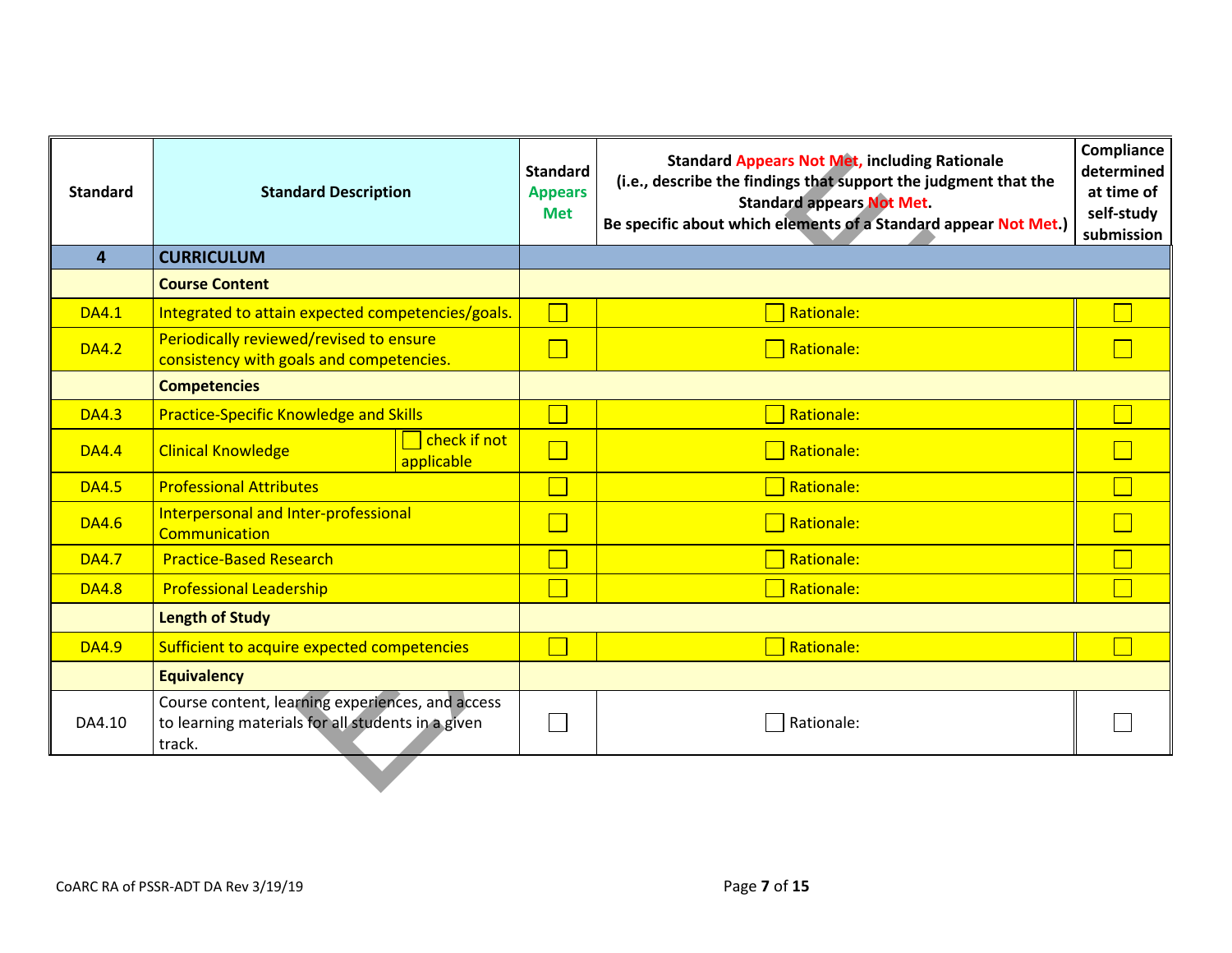| <b>Standard</b> | <b>Standard Description</b>                               |                                                                                                          | <b>Standard</b><br><b>Appears</b><br><b>Met</b> | <b>Standard Appears Not Met, including Rationale</b><br>(i.e., describe the findings that support the judgment that the<br><b>Standard appears Not Met.</b><br>Be specific about which elements of a Standard appear Not<br>Met.) | Compliance<br>determined<br>at time of<br>self-study<br>submission |
|-----------------|-----------------------------------------------------------|----------------------------------------------------------------------------------------------------------|-------------------------------------------------|-----------------------------------------------------------------------------------------------------------------------------------------------------------------------------------------------------------------------------------|--------------------------------------------------------------------|
| 5 <sup>1</sup>  | <b>FAIR PRACTICES AND RECORDKEEPING</b>                   |                                                                                                          |                                                 |                                                                                                                                                                                                                                   |                                                                    |
|                 | <b>Disclosure</b>                                         |                                                                                                          |                                                 |                                                                                                                                                                                                                                   |                                                                    |
| DA5.1           | Published info accurately reflects program offered.       |                                                                                                          |                                                 | Rationale:                                                                                                                                                                                                                        |                                                                    |
| DA5.2           | Required info made known to applicants & students.        |                                                                                                          |                                                 | Rationale:                                                                                                                                                                                                                        |                                                                    |
|                 | <b>Public Information on Program Outcomes</b>             |                                                                                                          |                                                 |                                                                                                                                                                                                                                   |                                                                    |
| DA5.3           | CoARC URL on program website/known to public.             |                                                                                                          |                                                 | Rationale:                                                                                                                                                                                                                        |                                                                    |
|                 | <b>Non-discriminatory Practice</b>                        |                                                                                                          |                                                 |                                                                                                                                                                                                                                   |                                                                    |
| DA5.4           | Program activities are non-<br>discriminatory and lawful. | check if EOC is the<br>same as the base<br>program                                                       |                                                 | Rationale:                                                                                                                                                                                                                        |                                                                    |
| DA5.5           | Appeal procedures ensure<br>fairness/due process.         | check if EOC is the<br>same as the base<br>program                                                       | ĥ.                                              | Rationale:                                                                                                                                                                                                                        |                                                                    |
| DA5.6           | Faculty grievance procedure<br>made known to faculty.     | check if EOC is the<br>same as the base<br>program                                                       |                                                 | Rationale:                                                                                                                                                                                                                        |                                                                    |
| DA5.7           | Advanced placement<br>policies documented.                | check if<br>EOC is the<br>$\blacksquare$ check<br>if not<br>same as the<br>applicable<br>base<br>program |                                                 | Rationale:                                                                                                                                                                                                                        |                                                                    |
|                 | <b>Academic Guidance</b>                                  |                                                                                                          |                                                 |                                                                                                                                                                                                                                   |                                                                    |
| DA5.8           | Timely access to faculty for<br>assistance/counseling     | check if EOC is the<br>same as the base<br>program                                                       |                                                 | Rationale:                                                                                                                                                                                                                        |                                                                    |
|                 | <b>Student and Program Records</b>                        |                                                                                                          |                                                 |                                                                                                                                                                                                                                   |                                                                    |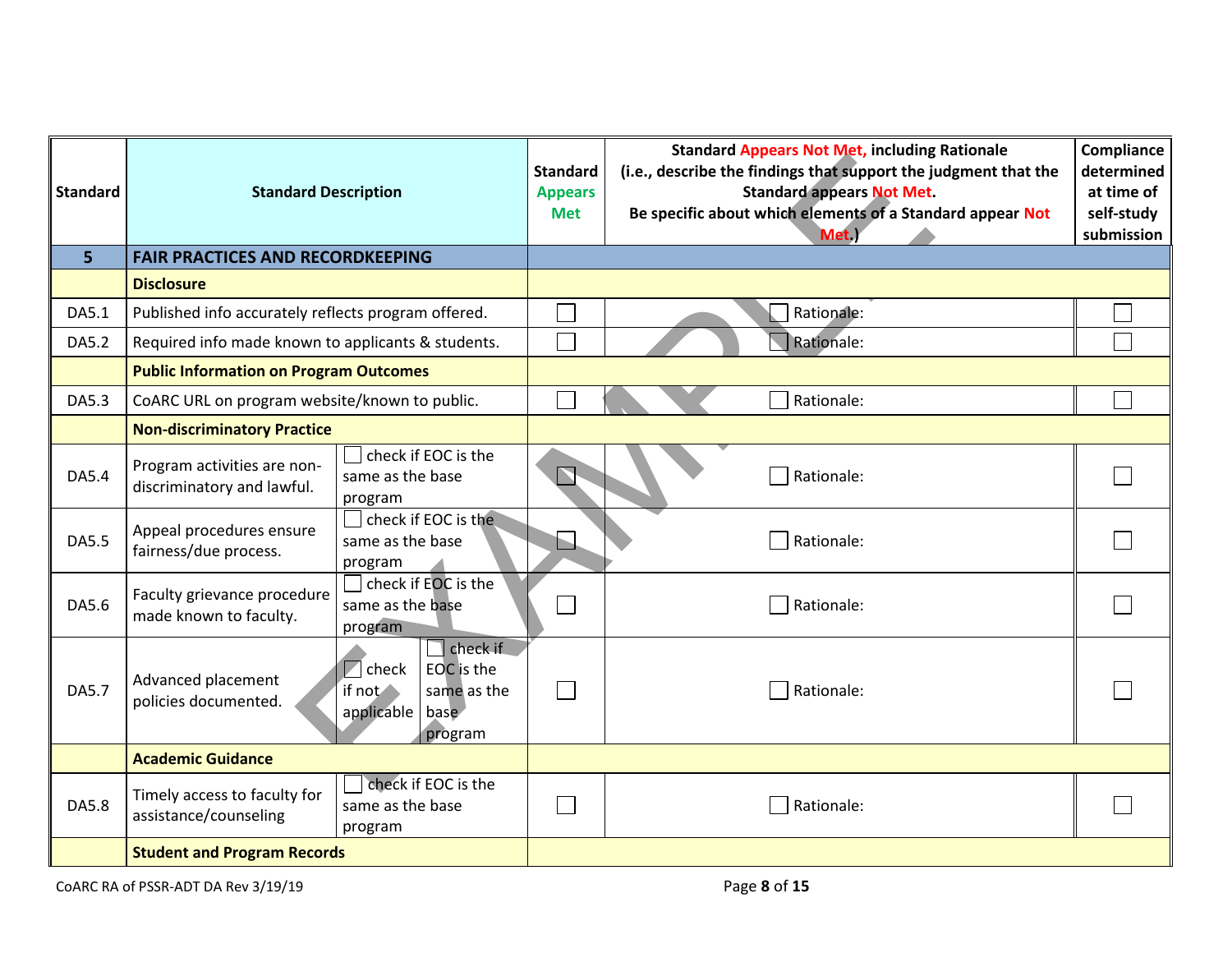| DA5.9  | Student evaluation records maintained securely,<br>confidentially, and in sufficient detail/5 year min. |   | l Rationale:          |  |
|--------|---------------------------------------------------------------------------------------------------------|---|-----------------------|--|
| DA5.10 | Program records maintained in sufficient detail/5 year<br>min.                                          | — | l Ration <b>ale</b> : |  |
|        |                                                                                                         |   |                       |  |

| DA5.10         | Program records maintained in surficient detaily 5 year<br>min.                         |                                                                               |  | Rationale: |  |
|----------------|-----------------------------------------------------------------------------------------|-------------------------------------------------------------------------------|--|------------|--|
|                |                                                                                         |                                                                               |  |            |  |
| $6\phantom{1}$ | FOR PROGRAMS THAT HAVE A CLINICAL COMPONENT<br><b>ONLY; OTHERWISE, TO BE LEFT BLANK</b> |                                                                               |  |            |  |
|                | <b>Key Program Personnel</b>                                                            |                                                                               |  |            |  |
| 6.1            | The sponsor must appoint a full time<br>Director of Clinical Education (DCE)<br>and MD. | $\exists$ check if<br>key personnel<br>are the same<br>as the base<br>program |  | Rationale: |  |
|                | <b>Director of Clinical Education</b>                                                   |                                                                               |  |            |  |
| 6.2            | <b>DCE Responsibilities</b>                                                             | $\sqrt{\ }$ check if<br>DCE is the<br>same as the<br>base program             |  | Rationale: |  |
| 6.3            | <b>DCE Educational Requirements</b><br>(Master's degree or higher required)             | check if<br>$DCE$ is the<br>same as the<br>base program                       |  | Rationale: |  |
| 6.4            | DCE-minimum valid credentials and<br>experience                                         | check if<br>DCE is the<br>same as the<br>base program                         |  | Rationale: |  |
| 6.5            | DCE-regular/consistent contact with<br>clinical faculty sites and students              | check if<br>not applicable                                                    |  | Rationale: |  |
|                |                                                                                         |                                                                               |  |            |  |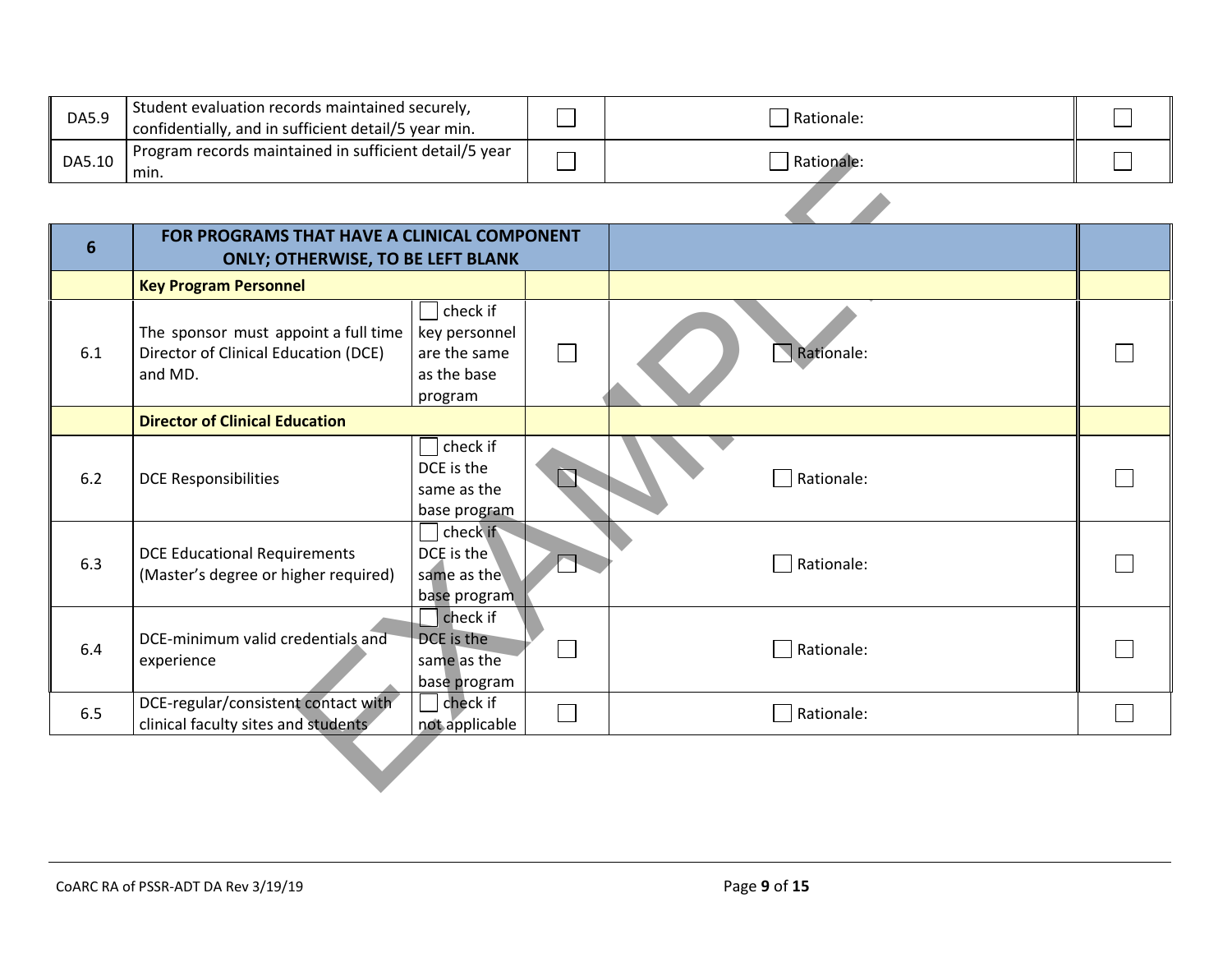| <b>Standard</b> | <b>Standard Description</b>                                                                                                                                                                                                                                  |                                                                     |        | <b>Standard Appears Not Met, including Rationale</b><br>(i.e., describe the findings that support the judgment that the<br><b>Standard appears Not Met.</b><br>Be specific about which elements of a Standard appear Not<br>Met.) | <b>Compliance</b><br>determined<br>at time of<br>self-study<br>submission |
|-----------------|--------------------------------------------------------------------------------------------------------------------------------------------------------------------------------------------------------------------------------------------------------------|---------------------------------------------------------------------|--------|-----------------------------------------------------------------------------------------------------------------------------------------------------------------------------------------------------------------------------------|---------------------------------------------------------------------------|
|                 | <b>Medical Advisor</b>                                                                                                                                                                                                                                       |                                                                     |        |                                                                                                                                                                                                                                   |                                                                           |
| 6.6             | <b>Medical Advisor Responsibilities/Valid</b><br><b>Credentials and Qualifications</b>                                                                                                                                                                       | $\Box$ check if<br>MA is the<br>same as the<br>base program         | $\Box$ | Rationale:                                                                                                                                                                                                                        |                                                                           |
|                 | <b>Clinical Faculty</b>                                                                                                                                                                                                                                      |                                                                     |        |                                                                                                                                                                                                                                   |                                                                           |
| 6.7             | Sufficient Faculty; Student to Faculty Ratio 6:1                                                                                                                                                                                                             |                                                                     | Ξ      | Rationale:                                                                                                                                                                                                                        |                                                                           |
|                 | <b>Clinical Practice</b>                                                                                                                                                                                                                                     |                                                                     |        |                                                                                                                                                                                                                                   |                                                                           |
| 6.8             | <b>Clinical Affiliation Agreements/MOUs</b><br>for each site                                                                                                                                                                                                 | $\Box$ check if<br>the same as<br>the base<br>program               | $\Box$ | Rationale:                                                                                                                                                                                                                        |                                                                           |
| 6.9             | Sufficient quality/duration to meet program goals;<br>Students not responsible for site selection/<br>determining competencies/acquiring preceptors.                                                                                                         |                                                                     | $\Box$ | Rationale:                                                                                                                                                                                                                        |                                                                           |
|                 | <b>Clinical Site Evaluations</b>                                                                                                                                                                                                                             |                                                                     |        |                                                                                                                                                                                                                                   |                                                                           |
| 6.10            | Processes consistent, effective, and ongoing; Student<br>supervision at each site is sufficient.                                                                                                                                                             |                                                                     | $\Box$ | Rationale:                                                                                                                                                                                                                        |                                                                           |
|                 | <b>Safeguards</b>                                                                                                                                                                                                                                            |                                                                     |        |                                                                                                                                                                                                                                   |                                                                           |
| 6.11            | Students must be appropriately<br>supervised at all times during their<br>clinical education coursework and<br>experiences. Students must not be<br>used to substitute for clinical,<br>instructional, or administrative staff<br>during clinical rotations. | $\Box$ check if<br><b>EOC</b> is the<br>same as the<br>base program |        | Rationale:                                                                                                                                                                                                                        |                                                                           |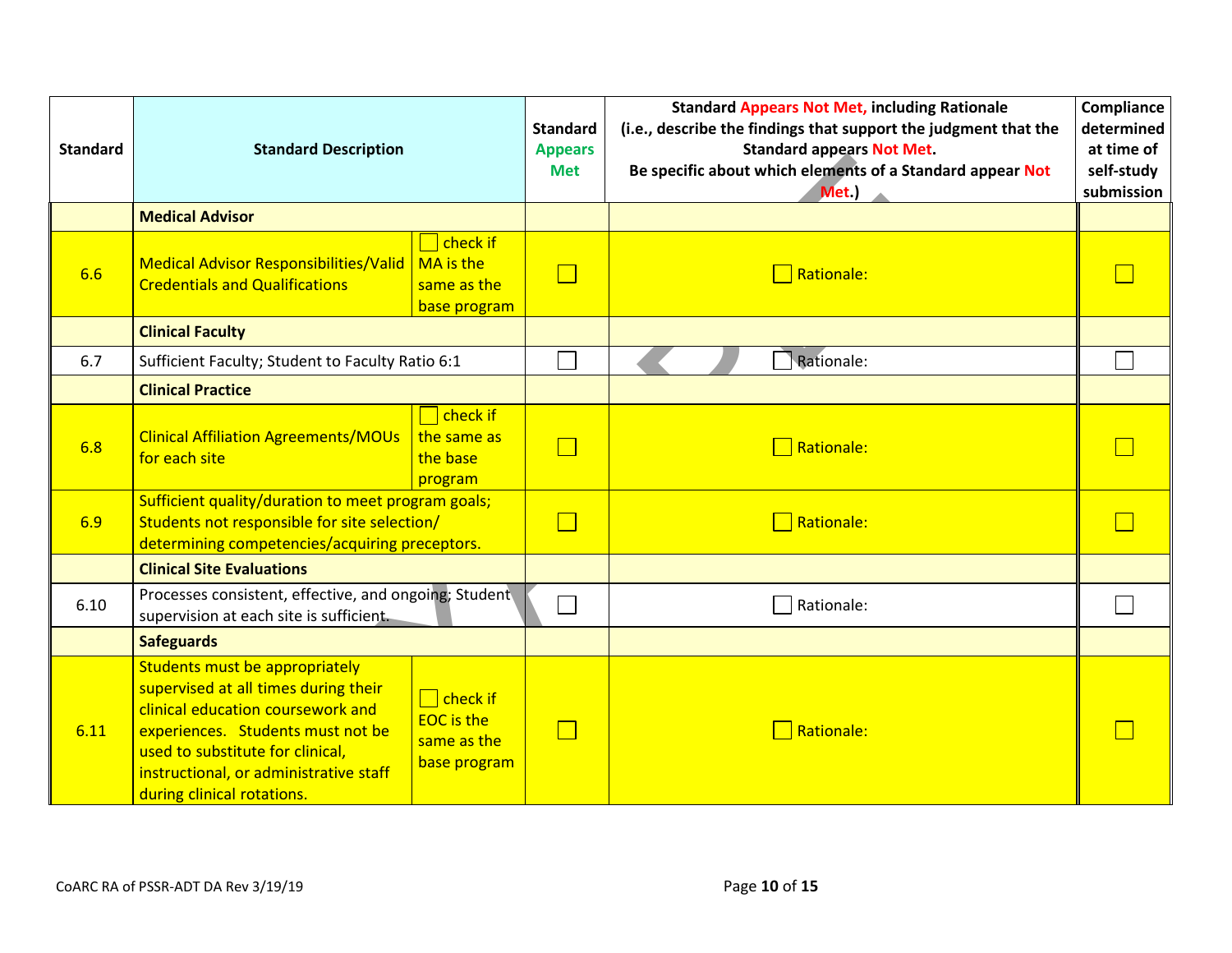| 6.12 | The health, privacy, and safety of<br>patients, students, and faculty<br>associated with the educational<br>activities and learning environment of<br>the students must be adequately<br>safeguarded. | $\Box$ check if<br><b>EOC</b> is the<br>same as the<br>base program | $\Box$ | $\Box$ Rationale: |  |
|------|-------------------------------------------------------------------------------------------------------------------------------------------------------------------------------------------------------|---------------------------------------------------------------------|--------|-------------------|--|
|      |                                                                                                                                                                                                       |                                                                     |        |                   |  |
|      |                                                                                                                                                                                                       |                                                                     |        |                   |  |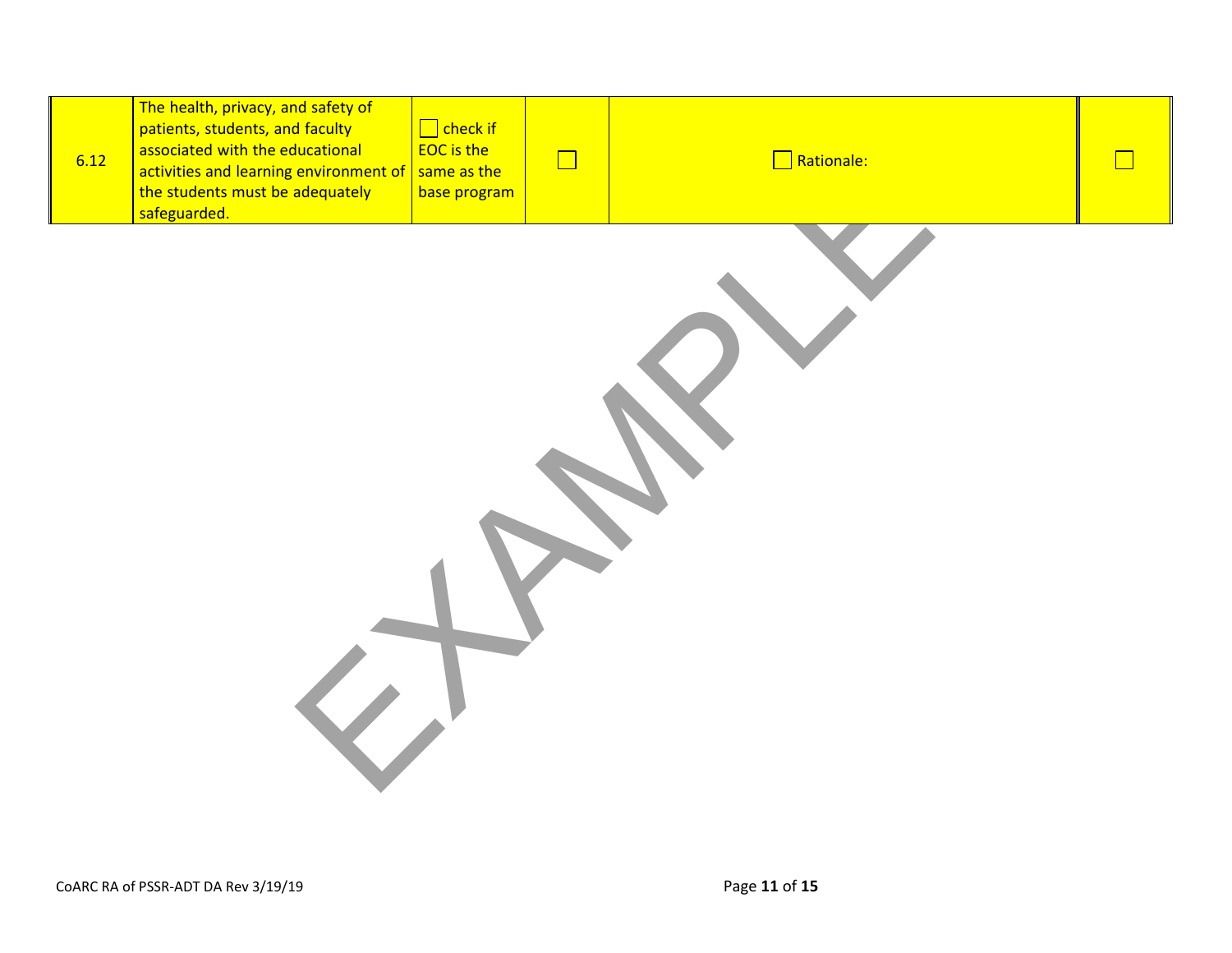

## **Additional Comments FORM C**

Program Name: Program #:

| Write Additional Comments, if any.<br>(Note: Programs are not required to respond to Additional Comments). |
|------------------------------------------------------------------------------------------------------------|
|                                                                                                            |
|                                                                                                            |
|                                                                                                            |
|                                                                                                            |
|                                                                                                            |
|                                                                                                            |
|                                                                                                            |
|                                                                                                            |
|                                                                                                            |
| *Duplicate as Necessary                                                                                    |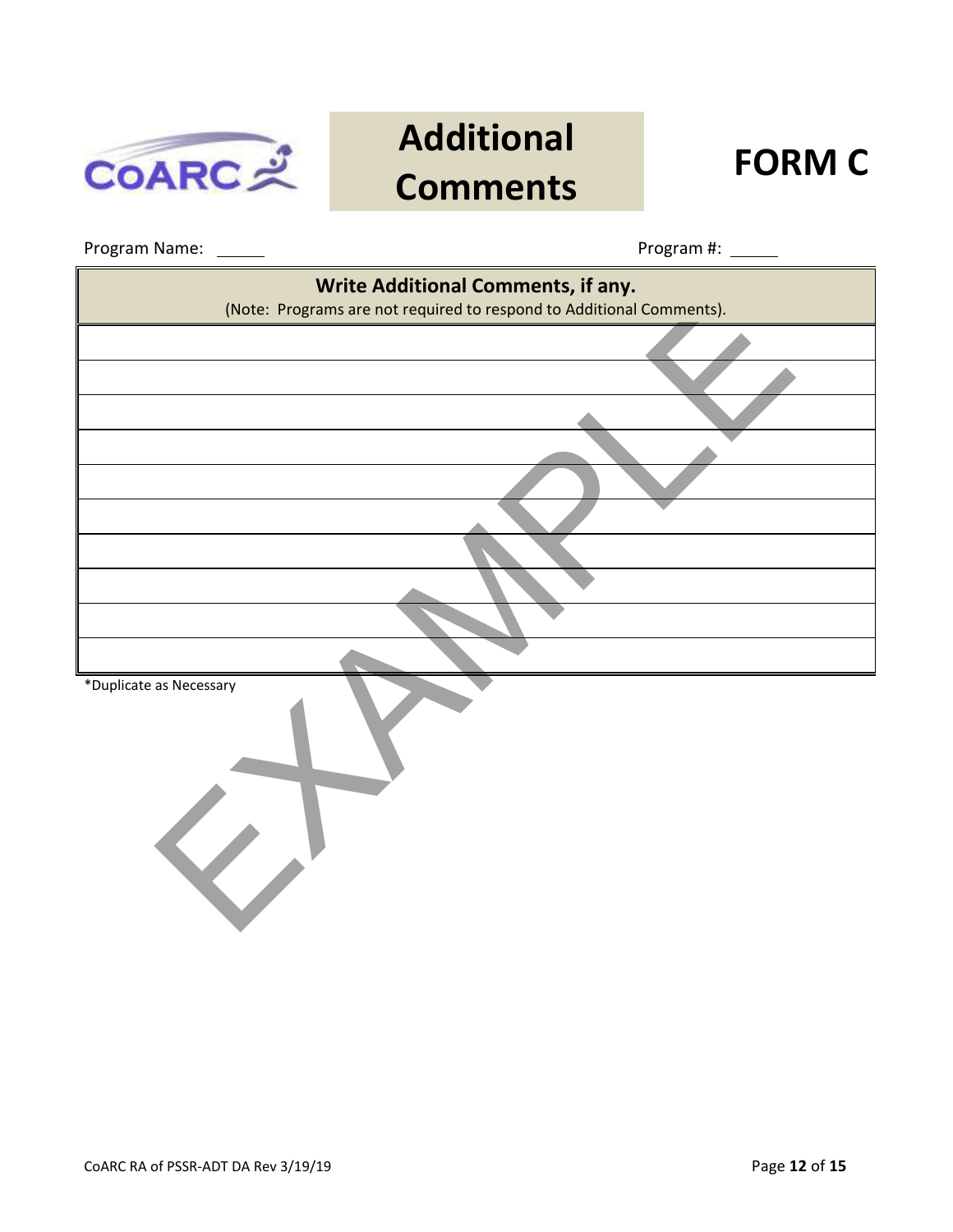

## **Confidential to Site Visit Team FORM X**



**Referee:** Please complete this form following review of the program's response to your initial report. Were there negative findings from the respondents (Faculty Evaluation SSR Questionnaires) that the site visit team should address? **No Yes | \*** 

#### **\*If Yes, list below with Standard reference.**

|                                                                                                                                                                                                                                                                                                                                                                                                                                               | Thes, itsubelow with standard reference.                                                                                                       |  |  |  |
|-----------------------------------------------------------------------------------------------------------------------------------------------------------------------------------------------------------------------------------------------------------------------------------------------------------------------------------------------------------------------------------------------------------------------------------------------|------------------------------------------------------------------------------------------------------------------------------------------------|--|--|--|
| <b>Site visitors:</b> Please respond to each of the special instructions from the Referee and return this page to the<br>CoARC Executive Office with your site visit report. Also, please do not leave a copy of the site visit report with<br>the program. The Referee will finalize the findings of the site visit report after it is returned to CoARC and<br>arrange for a copy to be sent to the program.<br>Program #:<br>Program Name: |                                                                                                                                                |  |  |  |
| <b>Standards</b>                                                                                                                                                                                                                                                                                                                                                                                                                              |                                                                                                                                                |  |  |  |
| (Reference)                                                                                                                                                                                                                                                                                                                                                                                                                                   | Site Visitors should pay particular attention to the following:<br>(Note: Do NOT present this information to the program. For CoARC use ONLY). |  |  |  |
|                                                                                                                                                                                                                                                                                                                                                                                                                                               |                                                                                                                                                |  |  |  |
|                                                                                                                                                                                                                                                                                                                                                                                                                                               |                                                                                                                                                |  |  |  |
|                                                                                                                                                                                                                                                                                                                                                                                                                                               |                                                                                                                                                |  |  |  |
|                                                                                                                                                                                                                                                                                                                                                                                                                                               |                                                                                                                                                |  |  |  |
|                                                                                                                                                                                                                                                                                                                                                                                                                                               |                                                                                                                                                |  |  |  |
|                                                                                                                                                                                                                                                                                                                                                                                                                                               |                                                                                                                                                |  |  |  |
|                                                                                                                                                                                                                                                                                                                                                                                                                                               |                                                                                                                                                |  |  |  |
|                                                                                                                                                                                                                                                                                                                                                                                                                                               |                                                                                                                                                |  |  |  |
|                                                                                                                                                                                                                                                                                                                                                                                                                                               |                                                                                                                                                |  |  |  |
|                                                                                                                                                                                                                                                                                                                                                                                                                                               |                                                                                                                                                |  |  |  |
|                                                                                                                                                                                                                                                                                                                                                                                                                                               |                                                                                                                                                |  |  |  |
|                                                                                                                                                                                                                                                                                                                                                                                                                                               |                                                                                                                                                |  |  |  |
|                                                                                                                                                                                                                                                                                                                                                                                                                                               |                                                                                                                                                |  |  |  |
|                                                                                                                                                                                                                                                                                                                                                                                                                                               |                                                                                                                                                |  |  |  |
|                                                                                                                                                                                                                                                                                                                                                                                                                                               |                                                                                                                                                |  |  |  |
|                                                                                                                                                                                                                                                                                                                                                                                                                                               |                                                                                                                                                |  |  |  |

Duplicate as Necessary

Note to CoARC – remove Form X when preparing the report to be sent to the program.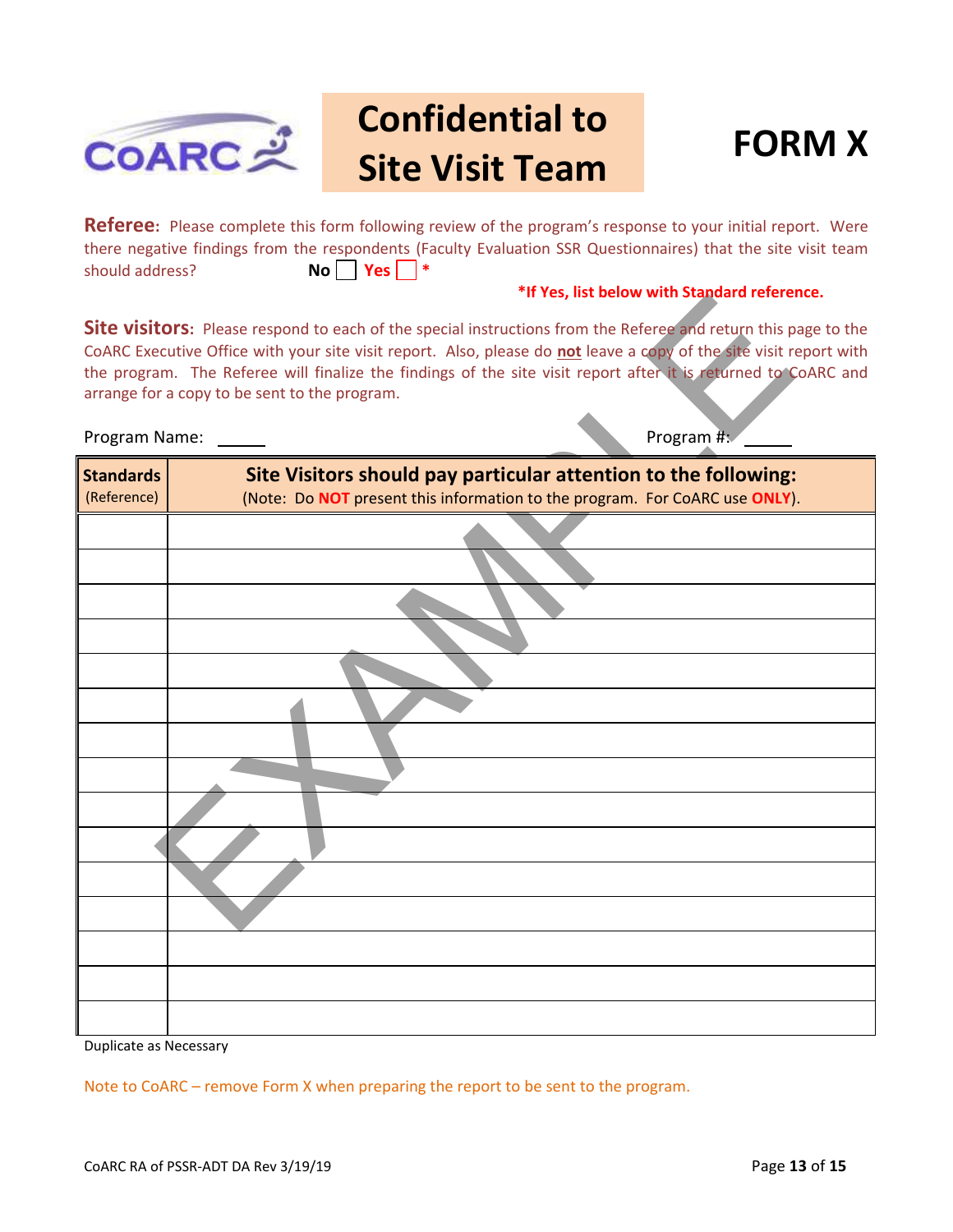

# **CoARC Referee's Analysis of the ADT DA PSSR**

### **FORM D**

#### Program Name: Program #:

| Dear Sponsor and Program Director,                                                                                                                                                                                                                          |                               |                                                             |  |
|-------------------------------------------------------------------------------------------------------------------------------------------------------------------------------------------------------------------------------------------------------------|-------------------------------|-------------------------------------------------------------|--|
| I have reviewed the findings from your self-study report. Please review this entire report, particularly Forms B & D for<br>apparent citations. Stated below are means by which the program must demonstrate compliance with the Standards cited.           |                               |                                                             |  |
| CoARC has informed you of the opportunity and deadline to verify/challenge the accuracy of this report as well as the<br>deadline by which you may submit new information indicating the manner in which the Standards listed below have been<br>addressed. |                               |                                                             |  |
| If you have any questions, please feel free to contact me or the Executive Director.                                                                                                                                                                        |                               |                                                             |  |
| <b>Standard</b><br>(from Form B)                                                                                                                                                                                                                            | <b>Rationale for Citation</b> | <b>Documentation to Address Compliance</b><br>with Standard |  |
|                                                                                                                                                                                                                                                             |                               |                                                             |  |
|                                                                                                                                                                                                                                                             |                               |                                                             |  |
|                                                                                                                                                                                                                                                             |                               |                                                             |  |
|                                                                                                                                                                                                                                                             |                               |                                                             |  |
|                                                                                                                                                                                                                                                             |                               |                                                             |  |
|                                                                                                                                                                                                                                                             |                               |                                                             |  |
|                                                                                                                                                                                                                                                             |                               |                                                             |  |
|                                                                                                                                                                                                                                                             |                               |                                                             |  |
|                                                                                                                                                                                                                                                             |                               |                                                             |  |
|                                                                                                                                                                                                                                                             |                               |                                                             |  |
|                                                                                                                                                                                                                                                             |                               |                                                             |  |
|                                                                                                                                                                                                                                                             |                               |                                                             |  |
|                                                                                                                                                                                                                                                             |                               |                                                             |  |
|                                                                                                                                                                                                                                                             |                               |                                                             |  |
|                                                                                                                                                                                                                                                             |                               |                                                             |  |

Duplicate as Necessary